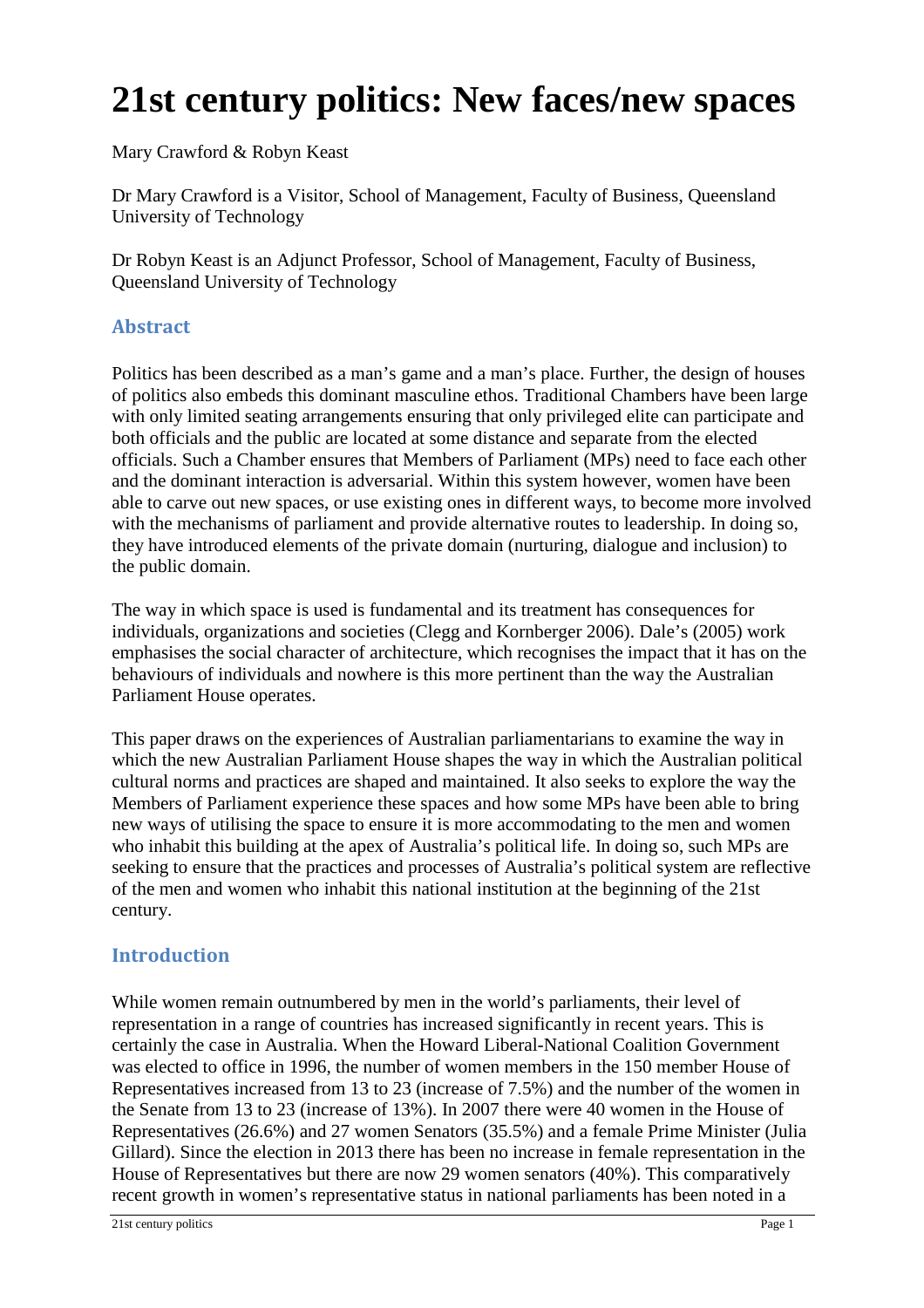range of studies on politics and gender in the European context as well as in research from the United Kingdom, and the United States (IPU 2008).

Historically women entering politics have had to adapt to the practices and processes of the public sphere. Researchers have found that there is an irony in that the insertion of women into the political space makes them visible in a way men are not. This visibility however, does not lead to their being embraced and granted full membership but rather they are seen as deviations from the norm and often feel they have entered an 'alien territory' by becoming politicians (Puwar 2004, 121).

Hacli and Reger (1997) take up this theme in their work which describes the experiences of women politicians in Britain and the USA as 'strangers in a strange land.' They posit that 'woman' and 'politician' are seen as mutually exclusive categories. In contrast, masculine/male/masculinity and politics/politician are analogous categories. They contend that women's role is embedded in the gendered division of labour in the home and that this flows on to the political world. Factors which make women parliamentarians feel alienated include the unspoken rules of behaviour, the design of the buildings and the arrangements of various rooms and furniture (Ross 2001). Thus most women politicians have become anchored in this public sphere and been converted into neither a 'real' politician nor a 'proper' woman. Therefore, in undertaking political life, women politicians have had to disguise their feminine traits of nurturing, cooperating and working collaboratively by the adoption of the more accepted 'masculine' approach which values aggression and individualism (Puwar 2004).

However, for a small number of women politicians, success has come by understanding and operating within this masculine political space while still drawing on feminine values. They have developed a new crossover space that transcends the conventional.

This paper draws on the work of Goodsell (1988) and his exploration of the way in which political authority is asserted through the use of parliamentary space, and that of Terry Fewtrell (1991) who compared the way in which MPs experienced the different parliamentary spaces of the old and new Australian Parliament Houses. This project, in seeking to discover new ways in which space can be used by the diverse people who inhabit modern political institutions, also progresses the work of Clegg and Kornberger (2006), Dale and Burrell (2007), and Taylor and Spicer (2007). Within this context, the notion of space is added as a further analytical theme with which to examine the links between locale and action. In doing so, it contends that this new political space, which is not dominated by masculine values, could become a launching pad for a more varied political arena in which both men and women could operate equally and where parliamentary practices and processes are overt and critiqued.

While the move to the new Australian Parliament House in 1988 projected a space for a new and changing political body, those MPs involved in this project do not concur and women especially do not see this space as any more welcoming or validating different behaviours than the old Parliament House. However, this study explores the ways in which this parliamentary space is subtly changing and demanding of different behaviours, yet remaining implacably dominated by practices which are gendered male. Given this context, the main question we pose is, how have these new spaces emerged and what form might they take?

The paper proceeds in four parts. The first section consists of an overview of the literature on space as an organising construct. This literature situates the current study within a geographic – relational context and provides three frames for analysis. The next section describes the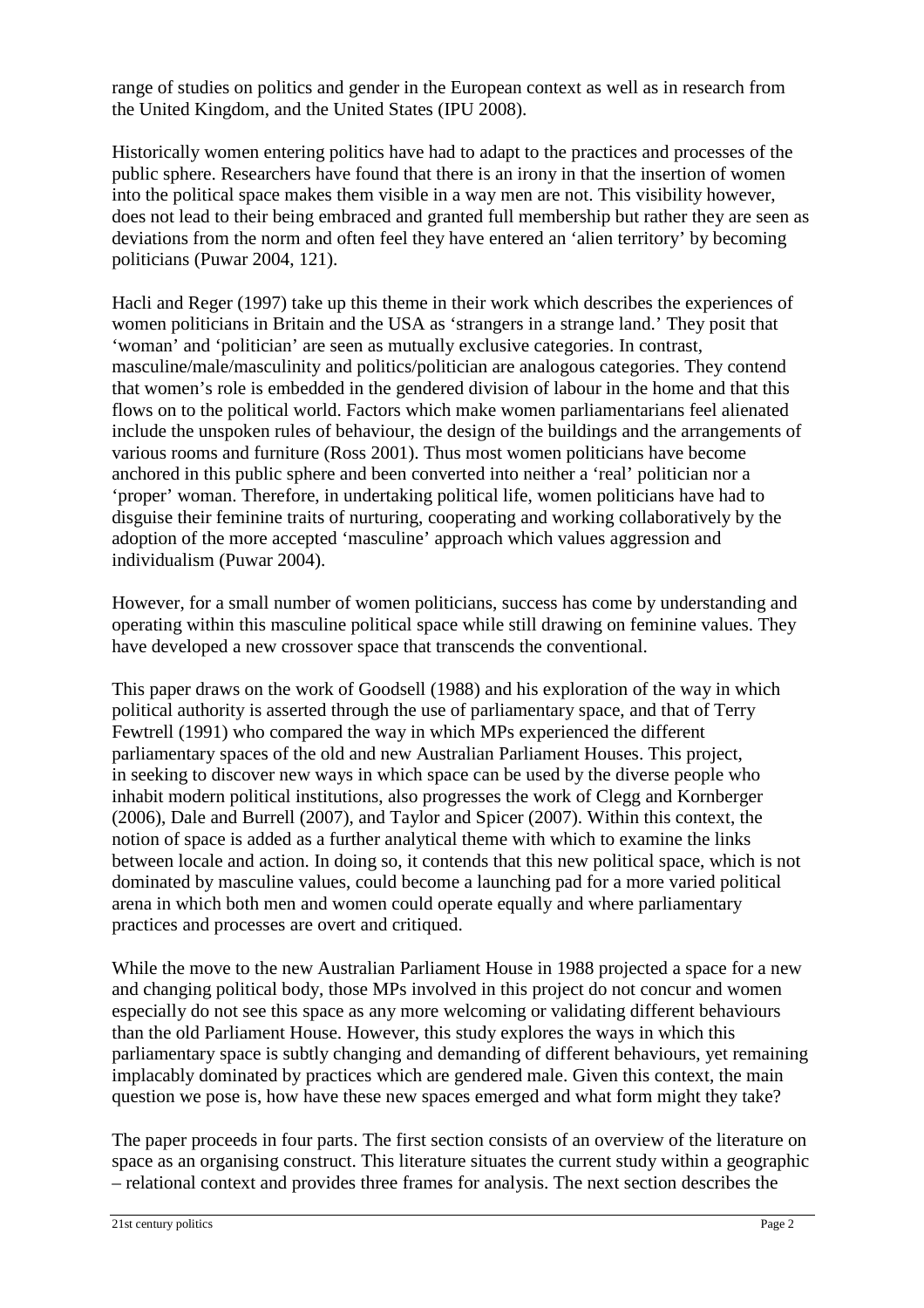study's research setting and data collection methods. In the third section – the methodology – the article's conceptual framework is empirically illustrated with data derived from semistructured interviews of parliamentary representatives. Distilled from the interviews are respondents' experiences and conceptualisations of Parliamentary spaces including the construction of 'new spaces'. The final section discusses the findings, highlighting and analysing the processes and experiences leading to the formation of emergent spaces for dialogue and interaction as well as their implications.

# **Space as a Social Organising Concept**

Once considered a static or neutral construct, space has come to reflect a sense of dynamic interaction between a physical location and people leading to the formation of structures, processes, understandings and actions. That is, how physical and social structures are established and ordered within a location and how these impact on social organising. In this way space is not a neutral setting but rather a processual or relational experience that results in social systems and practices configured and reconfigured by the experiences of the social actors (Soja 1989; Giddens 1984; 1985). As Lefebvre (1974) argued in The Production of Space, space is a social product, or a complex social construction based on values and the social production of meanings, which affects spatial practices and perceptions. Given the diversity of structures and actors colonising any one location, as Massey (1999, 28) points out the term space is well suited to 'express the spheres of juxtaposition and co-existence'.

In recent times, the spatial construct has been drawn upon to explain actions related to both gender and politics. LÖw (2006), for example, examined the gender related responses to public spaces, while the formulation of knowledge sharing spaces to challenge conventional gender-divisions within education was the feature of Leathwood's (2004) work. Along a similar line Moore (1996) used a spatial analysis approach to understand the public and private divisions of tasks and location for the Marakwet women of Kenya.

Although these studies have afforded useful insights into the actions and process emerging from the interaction between women, their roles/behaviours and their locales, they have generally focused on the impact of space in relation to private or domestic behaviours and functioning. Much less attention has been directed toward understanding the influence of formal or public spaces such as parliamentary structures on the ordering of human activities. In this context, Samarasinghe (2000) provides an important exception as she illustrated how seemingly disenfranchised or marginalised female political representatives were able to create alternative locales within the dominant system to gain political visibility.

The renewed application of space as a central organising theme and analytical framework has generated a considerable body of contemporary insights into the social activities of organising and managing work practices (Dale and Burnell 2007; Clegg and Kornberger 2006; Kornberger and Clegg 2004). Despite the increased emphasis on spatiality and its attention to multiple layers of impact and interaction, these studies have generally adopted a singular rather than multiple spatial perspectives, thus limiting the richness of the understandings. To more fully understand the dynamic interaction between social processes and the space in which they occur and are created, this paper adopts a multiple space lens approach, which includes consideration of space as distance, power and experience. Taylor and Spicer (2007) argue that such a tripartite review of organisational spaces would shed more light on how they are practiced, planned and imagined.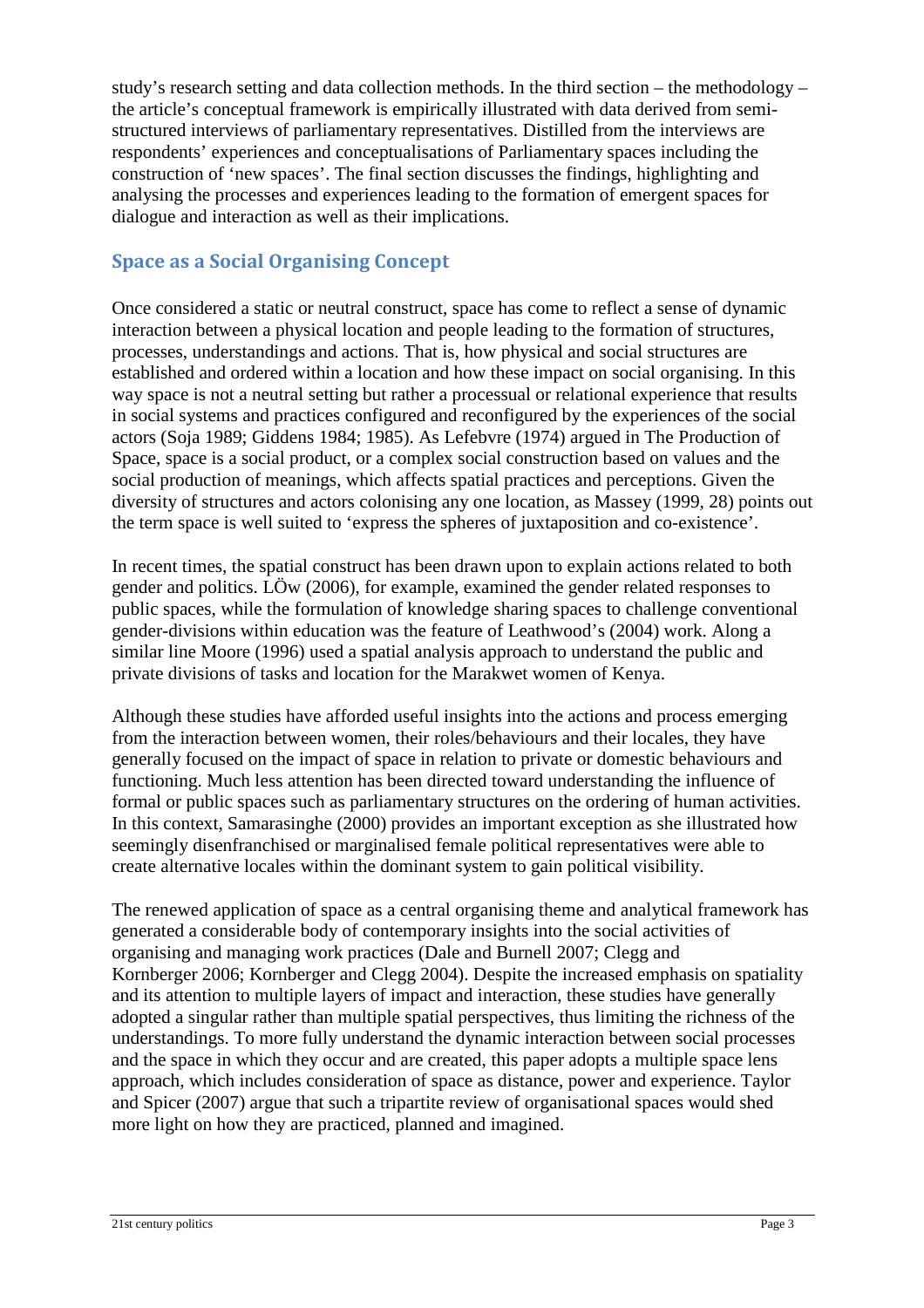### **Research Setting and Methodology**

The new Australian Parliament House provides the research setting for this study of the formation of new spaces in parliament. Established in 1988, Parliament House was purpose designed to accommodate the current and future needs of a contemporary parliamentary system. The revised building, with its expansive surface areas, designated places, modern architecture and revised flows, represents a significant change from the prior facility in terms of its structural design, the role of space as a social connector and the ways in which space is experienced. The building, for the first time in Australia's parliamentary history, provided a separate wing for the Executive government, as well as all Ministers and MPs enjoying sole use of an office and facilities. It also ensured there were large areas of the building devoted to public use.

#### **Methodology**

This research which set out to explore the way in which the space of the Australian Parliament is used by those who inhabit it is, as Kavale (1996, 1) suggests, an attempt to understand the world from the subject's point of view. Hence the qualitative approach was pursued by gathering data through the use of semi-structured interviews with 30 MPs. These politicians were from both the Senate and the House of Representatives, all political parties, married and single, long-term and new MPs and 15 were male and 15 were female.

Interviewing was consistent with the intent of the research, that is, not quantification but to gain a holistic and detailed understanding of lived experiences. As Fontana and Frey (1994) argue, interviewing is one of the most powerful ways to come to an understanding of human beings and their behaviour. Denzin and Lincoln (2003, 16) also contend that when research aims to capture individuals' views, interviewing is a method of choice.

A second, and related reason why interviewing was used in this study is that it is a method which gives voice to multiple perspectives. King (1994, 33) argues that interviews are 'ideally suited to examining topics in which different levels of meaning need to be explored' such as an understanding politicians' views about the way in which they experience the Australian Parliament. The collection of data through interviewing allowed for themes to emerge that were both common and unique (Rhodes et al. 2007). Critical to obtaining insight from multiple perspectives is gaining knowledge of a participant's view of the past and of the future so some of those interviewed were able to make a comparison between the ways in which they had experienced the old Parliament House with that of the current Parliament House to which they moved in 1988. Again, an opportunity to meet this goal is opened up through interviewing (Warren 2001). Mason (1996, 65) adds to this view writing that interviews give emphasis to complexity and depth and therefore enable a researcher to produce authentic knowledge.

A further rationale for the use of interviewing in this study concerned the literature on elite interviewing. As early as 1970 Lewis Dexter posited that interviews are a key source of insight for researchers focused on the political arena. In a more recent commentary Rhodes and his colleagues (2007, 2) in their work on Observing Government Elites argue that political science researchers need to 'defy the scorn of their traditionalist colleagues and write interview – based accounts of incumbent governments'. In fact, Peabody et al. (1990) argue that interviews are almost always an appropriate research strategy when studying politicians, political institutions and public administration. Like others (e.g., Beamer 2002), they argue that interviews offer a tool for researchers to tap into political constructs that may otherwise be difficult to examine and target people directly involved in the political process. Gray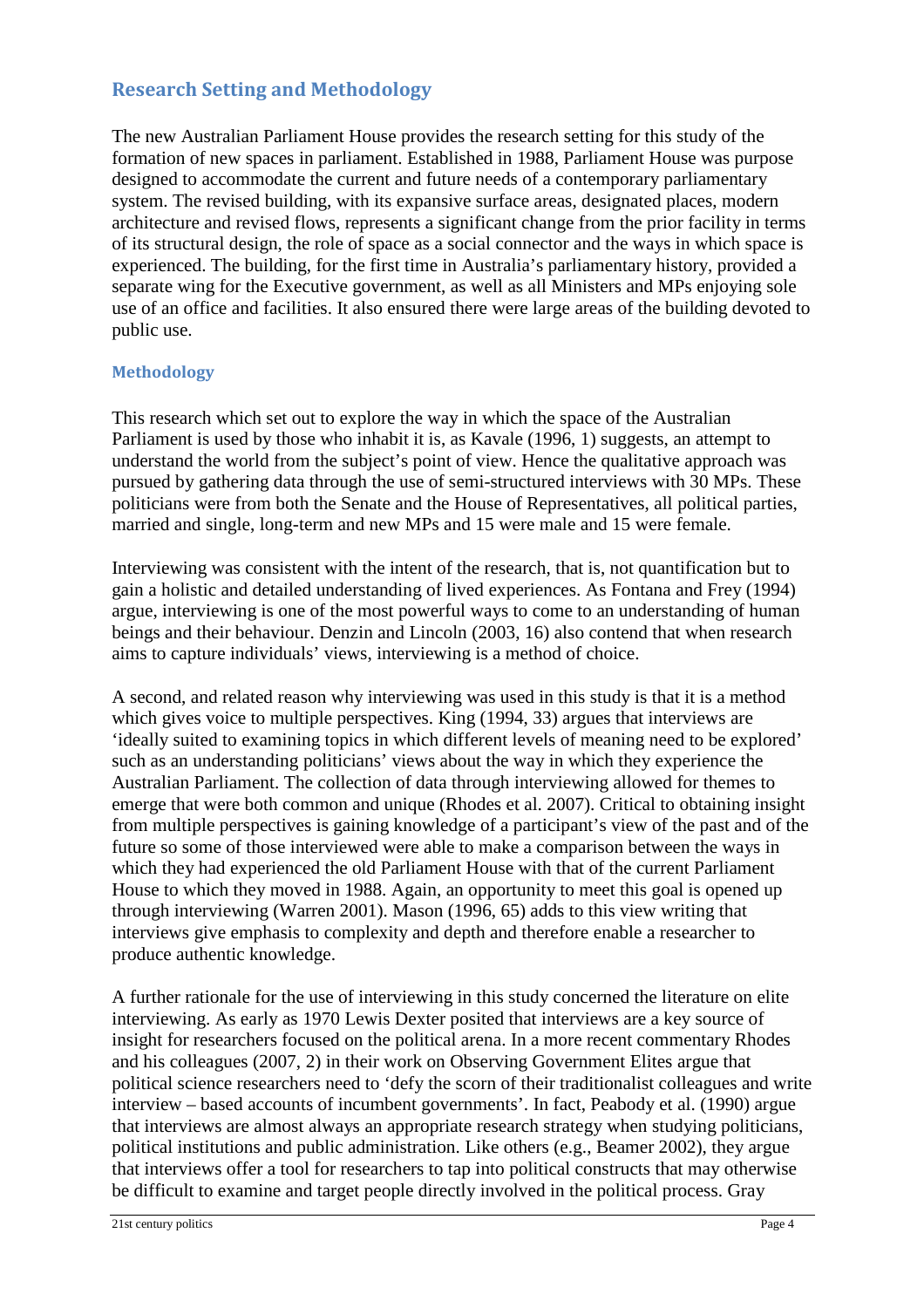(2004, 214) adds to this view noting that interviewing is useful when people enjoy talking about themselves and their work and are well practised in doing so both in the public and private domains (see also Seidman 2006; Sprague 2005, 143; Jones 2006, 652). Australian politicians in this study certainly provided evidence of this with rich and complex data.

#### • Sampling characteristics of interviewees

|                              |                | Male Female      |
|------------------------------|----------------|------------------|
| House                        |                |                  |
| Reps                         | 10             | 7                |
| Senate                       | 5              | 8                |
| Party                        |                |                  |
| National/Liberal Coalition 8 |                | 5                |
| Labor                        | 7              | 10               |
| <b>Marital Status</b>        |                |                  |
| Married                      | 13             | 9                |
| Single                       | $\overline{2}$ | 6                |
| Children                     |                |                  |
| Yes                          | 15             | 11               |
| N <sub>o</sub>               | 0              | 4                |
| Representation by states     |                |                  |
| QLD                          | 3              | 4                |
| <b>NSW</b>                   | 6              | $\overline{4}$   |
| <b>VIC</b>                   | $\mathbf{1}$   | $\overline{4}$   |
| <b>WA</b>                    | $\overline{2}$ | $\overline{0}$   |
| SA                           | $\overline{0}$ | $\mathbf{1}$     |
| <b>TAS</b>                   | $\overline{2}$ | $\mathbf{1}$     |
| <b>ACT</b>                   | $\mathbf{1}$   | $\overline{0}$   |
| <b>NT</b>                    | $\overline{0}$ | $\mathbf{1}$     |
| Time in Parliament           |                |                  |
| $0-5$ yrs                    | $\overline{2}$ | 8                |
| $5-10$ yrs                   | $\overline{4}$ | 6                |
| $10-15$ yrs                  | 3              | $\mathbf{1}$     |
| $+15$ yrs                    | 6              | $\boldsymbol{0}$ |
| Age                          |                |                  |
| $30-40$ yrs                  | $\overline{c}$ | 7                |
| $41-50$ yrs                  | $\overline{4}$ | 6                |
| $51 - 60$ yrs                | 4              | $\mathbf{1}$     |
| $61 + yrs$                   | 5              | $\mathbf{1}$     |

In addition to the data derived from interviews, an array of documentary material was also interrogated, including academic literature, government material, media releases and reports. This material supplemented the qualitative insights in that it afforded detailed accounts of the measures and specifics of the physical context of Parliament House as well as an historical perspective of the locale. As Goodsell (1988, 196) noted the "Durability of buildings gives us 'readings' of the past as well as the future".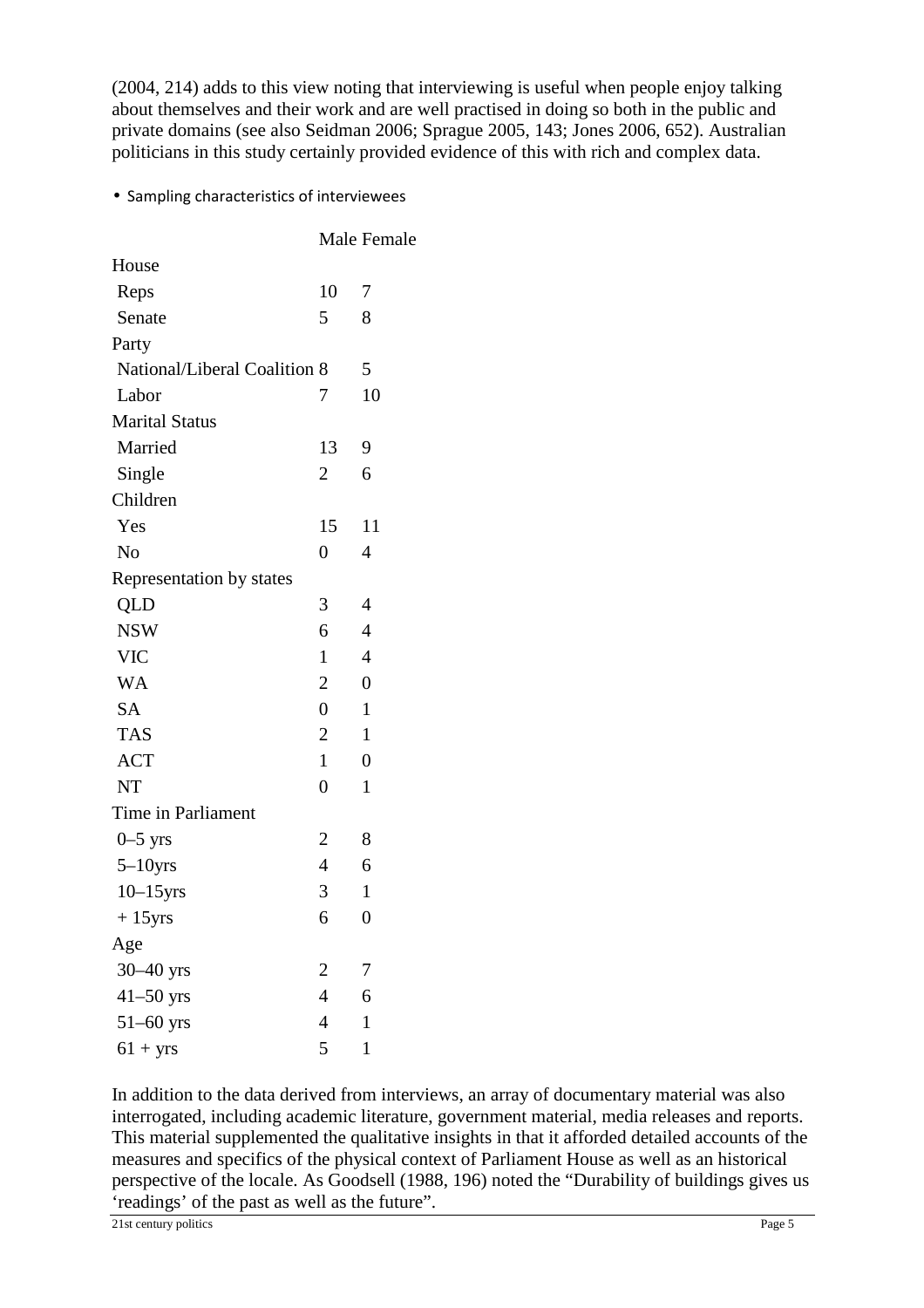## **Findings and Analysis**

#### **Space as Distance**

Space as distance is generally concerned with providing a numerical description of how far apart items may be; their physical length or the period of time separating entities (Taylor and Spicer 2007). The examination of physical distance became focused on the architecture or design of an arena and how the layout of a locale such as a workplace encourages certain patterns of behaviour and interaction (Clegg and Kornberger 2006; Burrell 2007). Space as distance can also focus on the flows and/or clustering properties engendered by the arrangement of properties within a specific space or locale, that is the social networks binding people into collective action. The new Parliament House with its expanded floor area (250,000 square meters), architectural separation of the major functions of parliament, and revised layout and flows, is an ideal venue with which to examine space as distance.

As well as providing a symbol of democracy, the new building had the more prosaic purpose of integrating under one roof functions and people that had spilt over to other buildings. In doing so, it was to provide clarity of function and purpose and adequate space within which to accomplish the business of parliament. Browning, a Clerk of the Australian House of Representatives noted at the time:

When the Parliament moved into the new building, previously separated elements of the parliamentary departments, which had worked in different locations came together for the first time (1989,: 51).

The layout of the current facility in terms of the key functions of parliament is described as follows:

The House of Representatives' wing is on the eastern side with the Senate Chamber and offices to the west. The executive wing is at the south end of the structure, behind the ceremonial and public spaces of the central zone (Parliamentary Education Office, 2009).

The new structural format constituted a radical modification of the previous physical layout, particularly in terms of the provision of a suite of rooms for Senators and Members, and the public zones and a corridor separating the Chambers of each House and a separate entrance and wing was provided for the Executive government. The compactness and propinquity of the office space afforded by the old Parliament House structure meant that Members from all parties were in regular and close contact (Browning 1989, 52). However, under the new design each Senator and Member was allocated a suite of rooms comprising the Member's office, a staff room designed for three persons, a reception area, an ensuite and tea making facilities (Barlin 1989, 18). The expanded office space was a greater physical distance between parliamentary representatives and the creation of some sense of personal or professional isolation brought about through loss of regular contact. This was graphically articulated in the following comment by one House of Representative's respondent:

Over there [previous house] people muddled together ... the Minister in one room, next to the opposition backbencher – all messed up together – there was a lot more intimacy in terms of relationships – here you can walk down a corridor and fire a gun and not be at risk of hurting anybody.

Another respondent commented that the distances between offices has led to a change in social practices with people tending to interact and socialise mostly with co-located others,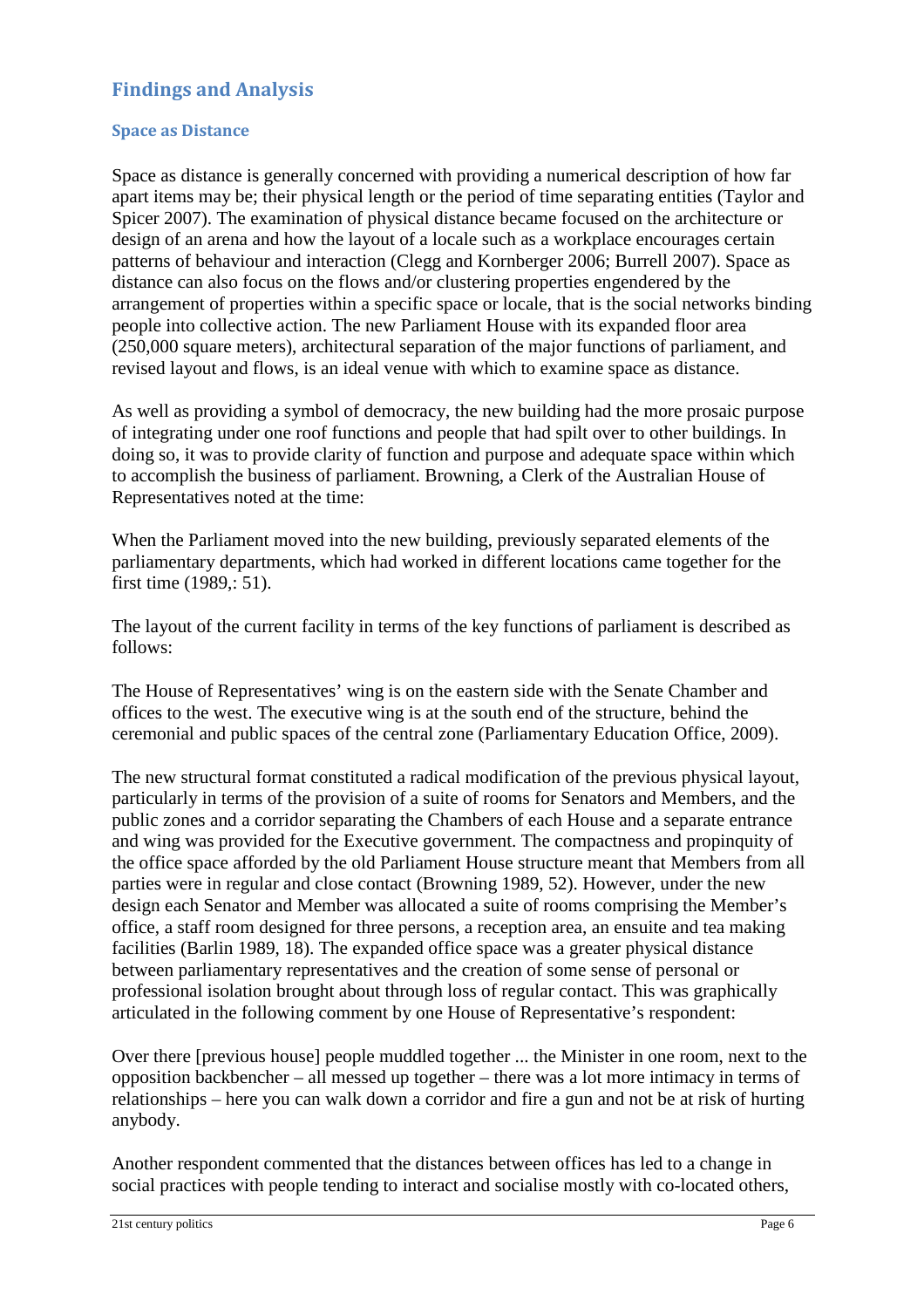thus confining the spread of interaction and exchange. It was reflected that the distance between people and their rooms had "created 'different' social dynamics". This distance was thought to work against the collegiality often needed to develop effective coalitions for action.

For a number of respondents the changes in flows of interaction caused by the new layout and the reconfiguration of the office spaces served to disrupt some of the well established 'old boy' networks. For a few male respondents the loss of the 'old camaraderie' facilitated and maintained by the practices and architecture of old Parliament House was something to lament about. However, for others, especially the female Representatives and those representing areas populated by minority groups, the new layout offered the opportunity for new contacts and connections to be fostered and leveraged for mutual action. These emergent interactions or networks were presented as new spaces for dialogue, deeper understanding the exploration of new solutions to entrenched problems.

#### **Using Existing Spaces and Processes**

Respondents also identified several existing parliamentary places and processes that facilitated cross-interaction between people and parties. On this point one interviewee noted that the Senate Chamber was a place where: 'You get to know people from other parties'. Similarly, the Committee process and the Committee Rooms, which although formal parliamentary spaces are not used for debating or voting purposes, were perceived as more 'neutral' venues to hear others' opinions and 'discuss across party lines'.

Members and Senators as well as members of the Press Gallery often gather at the coffee shop in the Senate corridor which came to be established in response to MPs' needs and has developed into a networking and meeting site within the parliamentary space which is not openly accessible to the public. Here the Prime Minister and other Ministers as well as journalists, political and parliamentary staff can meet without the gaze of the public but in an open manner with political colleagues and across party lines. Further, as was proposed by the designer, lobbies have become an environment for informal meetings and contact between Members, thus increasing the places for interaction.

The contemporary practice of televising parliament was seen as a change mechanism which reduced the distance between parliament, representatives and the citizenry. It was also described as having a moderating effect on the behaviour within the Chambers. However, this latter view was challenged by many female respondents.

As well as the new networks afforded by the geographical proximity and interactions enabled through the building design, a number (four) of the female MPs and Senators identified their prior work experience within the political system as a vehicle to gain parliamentary experience and knowledge. The following two statements encapsulate this view:

Need to understand where things are to function properly as Member of Parliament,

and

[I] Worked in office so knew way around, so knew way around the party room.

These knowledge repositories operate outside of those 'handed down' by the political system and provide a chance to challenge the accepted approach to indoctrination. Further, the knowledge connections were perceived as providing a shortcut to parliamentary expertise. In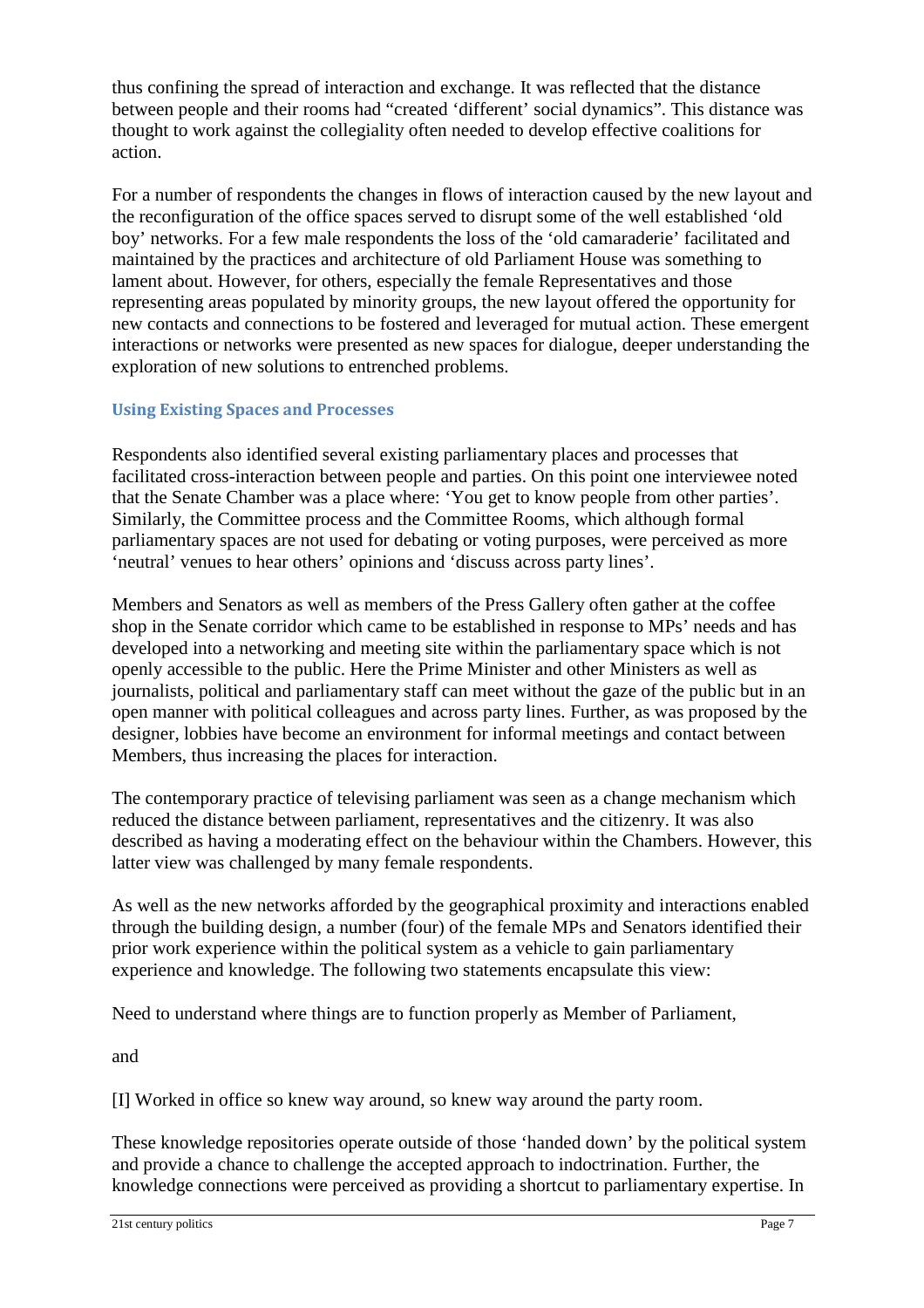this way, it could be argued that prior political office experience acts to reduce the distance of knowledge required to operate effectively as a parliamentary representative. Importantly, this knowledge and experience was presented as a 'launching space' for female politicians giving them the confidence and capacity/capability to swiftly and competently operate within the relatively closed parliamentary environment. The new Parliament House was envisioned to meet the needs of current and future Australians. However, it is argued by some, that the design and the resulting structures, in re-enforcing the inherently patriarchal disposition of parliament do not reflect a modern and diverse society. The failure of the new building to accommodate growing demands for child care and carers of other types was frequently noted by interviewees of both sexes, but especially the females. One respondent noted that with the lack of child care facilities, parliament is: 'Still seen as a man's domain'. In January 2009 child care facilities were introduced into Parliament House. However, as demonstrated in the case of Senator Sarah Hanson-Young the presence of children within the parliamentary space still remains a highly contested issue (The Australian,2009. June 20:20).

The adversarial set up of the Chambers, with one side pitted against the other, was also identified as better reflecting a masculine rather than feminine orientation. Indeed, one female respondent commented that the Senate is a theatre contest that is verbal and further that the: 'Senate chamber was disadvantageous to women as the [acoustics] make their voices sound shrill.'

As Macintyre (1997, 45) concluded; 'the physical design of the building itself, or the disposition of the seating within it, have clear consequences on the parliamentary procedure and the administrative behaviour of the members operating within it'.

Thus, even with the increased number of women and other groups in parliament, as Ramsey and Parker (1992) remind in many ways it remains inherently a masculine precinct characterised by masculine behaviours. The behaviour and processes of parliament it was considered served to embed this masculine emphasis, with a number of respondents commenting on the need to modernise parliament's century old procedures which were seen as inflexible and out of step with a changing representative base and an increasingly diverse constituency.

However, despite the constraints of the embedded masculine and public emphasis within the parliamentary system, its building and structures, it is apparent that some members, especially females have been able to carve out new spaces for genuine dialogue and interaction. Such neutral spaces present as an ideal forum for deeper sharing of information, and the creation of new understandings. Also within these spaces coalitions and alliances can be formed to pursue areas for further exploration or to mobilise for change.

Also emerging from the interviews was the presence of a knowledge base informed by part political work experience that could be drawn upon to assist new parliamentarians to both acclimatise with the existing system and, on occasion, to work around it to achieve change.

# **Space as Power**

Scholars (Foucault 1991; Jacques 1996; Bauman 1997; Davies 2008) have argued that modern institutions have organized space in such a way as to materialize relations of power and that institutions are shaped by such power relations. They suggest that spatial organization ensures that people must behave in particular ways, and that rules and norms replace spontaneity and unpredictability. Indeed Goodsell (1988) has argued that parliamentary buildings and spaces preserve cultural values, articulate political attitudes and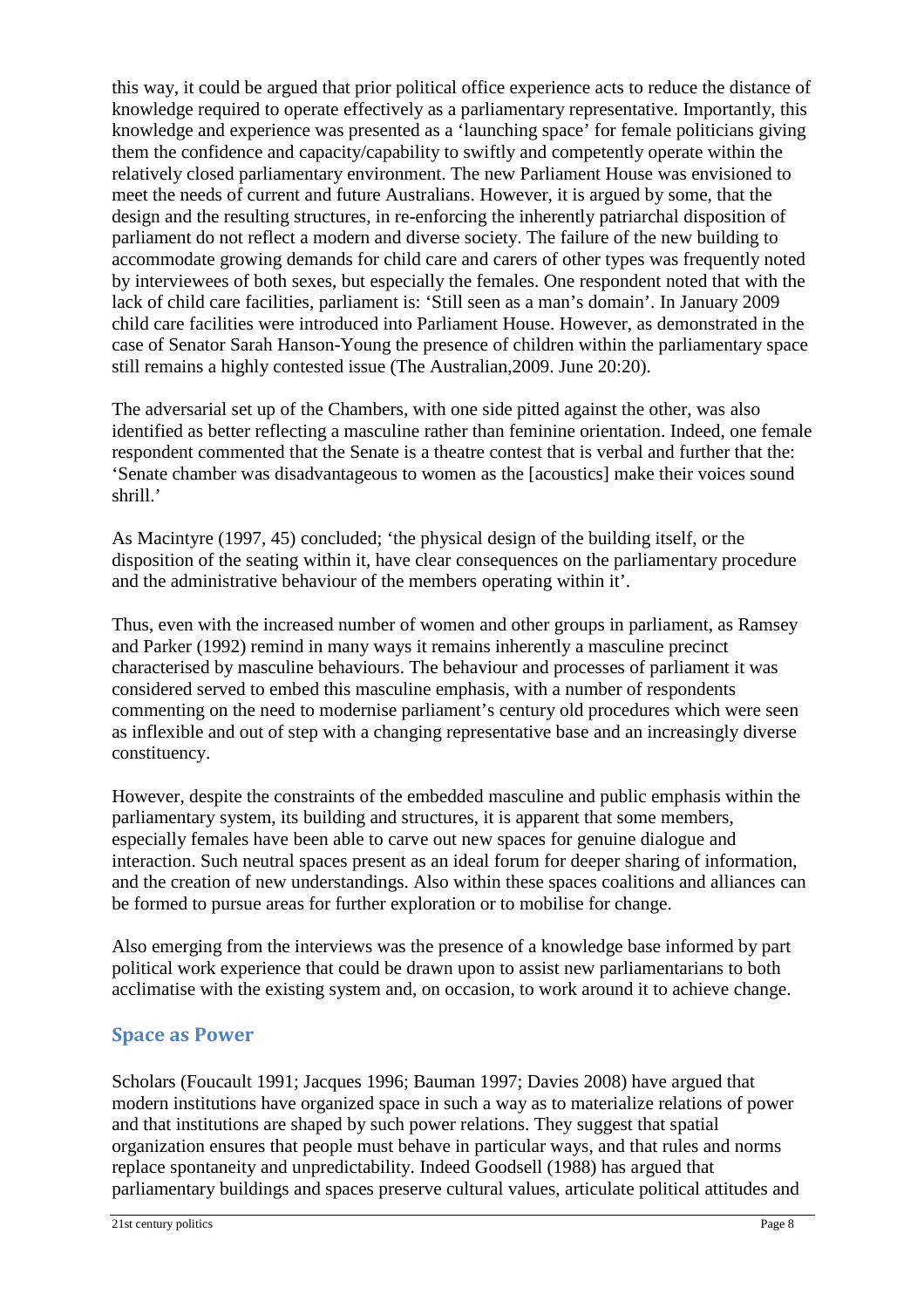contribute to the formation of political culture. He further suggests that the buildings reflect the underlying patterns of political behaviour. The architect of Australia's new Parliament House, Giurgola, has recognized that his structure is a significant building, not only because it is the ultimate symbol of Australian democracy but also because he considered how the building would function for those who worked in it every day (Cotton 2005). It is in this building that power and architecture are inseparably intermingled, because the overt function of the Australian Parliament is the exercise of power by the government.

There can be no question that once elected to parliament MPs consider they are in a place of power and by entering the Parliament House through the Members' and Senators' separate entrances they enjoy a position which separates them and places them in a more dominant position of power than other Australians. The fact that the Australian Parliament House which prides itself on being an open and public building has such particular arrangements for entry depending on whether one is an elected Member or Senator, or a staffer either of an elected MP or of the Parliament itself reinforces this position of power for MPs. The particular comments (shown below) from MPs (two young government women , one in the House of Representatives and one in the Senate and a young male opposition MP in the House of Representatives) reinforce this idea that the space in the Australian Parliament House is delineated and creates boundaries not only for all the people working within the Parliament House but even for those outside the House who are most directly affected by the work of the parliament – that is all Australians on whom the legislation discussed and passed in the Chambers will impact. Hence the Parliament House continues to produce knowledge that is in itself an exercise in power (Clegg and Kornberger 2006).Thus there is an overt privileging of elected MPs in the Parliamentary space and within this group, members of the government are further advantaged and would seem to remain unquestioned by those who inhabit this space. What emerges is an exercise of power by defining different kinds of members and strangers, where these various groups may go and how they may interface (Markus 1993). Indeed this power was taken to its ultimate limit with the creation of the Non–Members' Bar in the Parliament House. It is interesting to speculate as to why after almost 20 years this space was closed. However, there would still seem to be some currency in the division of particular inhabitants and strangers:

Parliament is an institution that has respect for tradition.

Being in Parliament House as an MP is an extraordinarily privileged position, and

I still remember walking into the Chamber for the first time and thinking there are 76 senators in here and 20 million people out there and I'm one of the 76 and that was pretty overwhelming.

This honouring of the government and its power is evidenced in the layout of the building. There is a separate wing for the Ministry and as such the Parliament House continues to be a socially constructed space where the values are embodied and power is visibly conveyed by the size of the space occupied (Joroff 2001) 'In the ministry I have a big office'.

The prerogative of the government to allocate offices to the elected MPs and to ensure they are allotted by hierarchy – that is those who are longest serving are nearest to the Chamber – to facilitate ease of access is also an overt use of space as power (Markus and Cameron 2002). While most MPs become subject to the social and cultural discipline of Parliament House such control of interactions between MPs is sometimes not valued. One older male Coalition MP commented that Parliament House led to people being unable to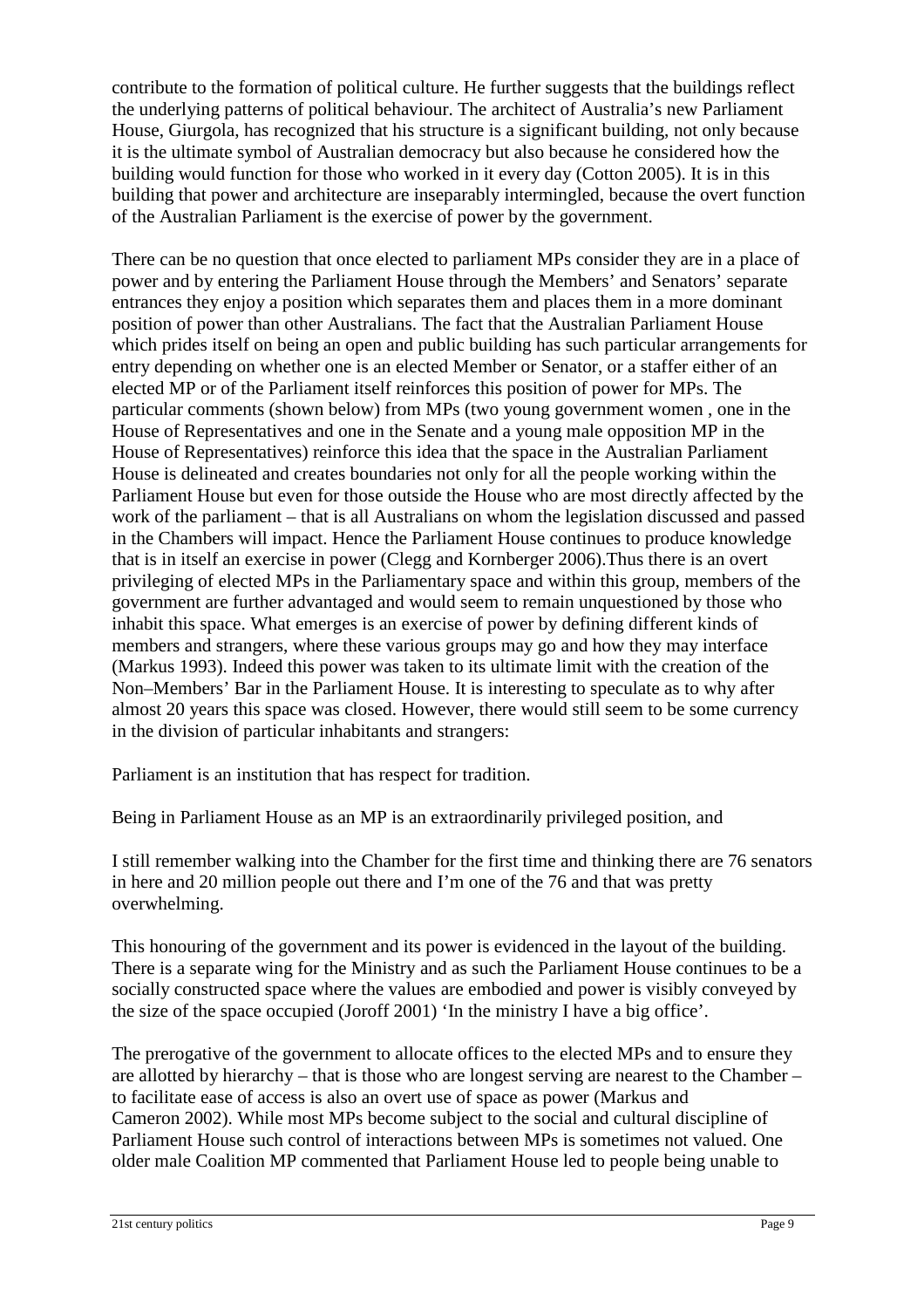socialize within the spaces provided in Parliament House and as such the Parliament remained 'Very cliquey – need to go out to meet people'.

Power is also exercised through the control of behaviours and this has been commented on by a number of women. This legitimization of authority ensures that identity especially for MPs, that is those who are members of this space, is maintained. As McDowell (1997) and Davies (2008) have contended the key focus of institutions is the maintenance of the rules of the game which continue to shape power relationships. The fact that authority is also exercised by groups such as the media within Parliament House is further evidence of the way power and those behaviours which are validated and valorised are entrenched. These comments from three young female MPs, one a Member of the House of Representatives and the other two Senators, demonstrate clearly the way in which power is exerted upon behaviours in the space of Parliament House if they are to legitimize their positions as 'real' elected members:

Media requires you to dress well to be acknowledged in Parliament House.

In the Senate chamber people comment on others' appearances. In Committee a Minister spoke appallingly to me.

People try to rattle you for a whole variety of reasons.

The most obvious exercise of power within the parliamentary space is in the chamber of the House of Representatives as that is where the Prime Minister answers questions during Question Time. This is civic space being used as both legitimatized governmental authority as well as ceremony (Goodsell 1988). This is where the Prime Minister and the government of the day display their power through dominating the space and the agenda. Since Question Time was televised in 1988 it is also the space that most Australians associate with Parliament House, the performance of the government and the health of Australian democracy. It is the space where the distinction between members and strangers is reinforced on a daily basis and only those who are elected to the parliament are able to sit in the chair specifically designated for each Member or Senator. To further reinforce this domination of space and control MPs may only speak in the Chamber from their designated seat; otherwise they are regarded as strangers and will be ousted from the particular chamber by the various attendants on the bidding of the Speaker of the House of Representatives or the President of the Senate. The Chambers are designed so that the government and opposition face each other and hence certain behaviours are produced within the confines of the space. MPs recognize the behaviours as being unacceptable in a wider community but continue to operate in such a manner so as to ensure the parliamentary space continues to be used as it has been historically:

Parliament is an adversarial institution.

The chamber is confrontational and adversarial.

Guys complement each other across the chamber – women carefully placed behind Prime Minister in Question Time to make him look good.

Whole of Question Time is an adversary blood bath – shouting across the chamber.

However, it would also seem that the chamber space can be used creatively and to the advantage of some MPs. These are people who are able to take the power offered by the space to their own advantage and claim it for their own 'There have been instances where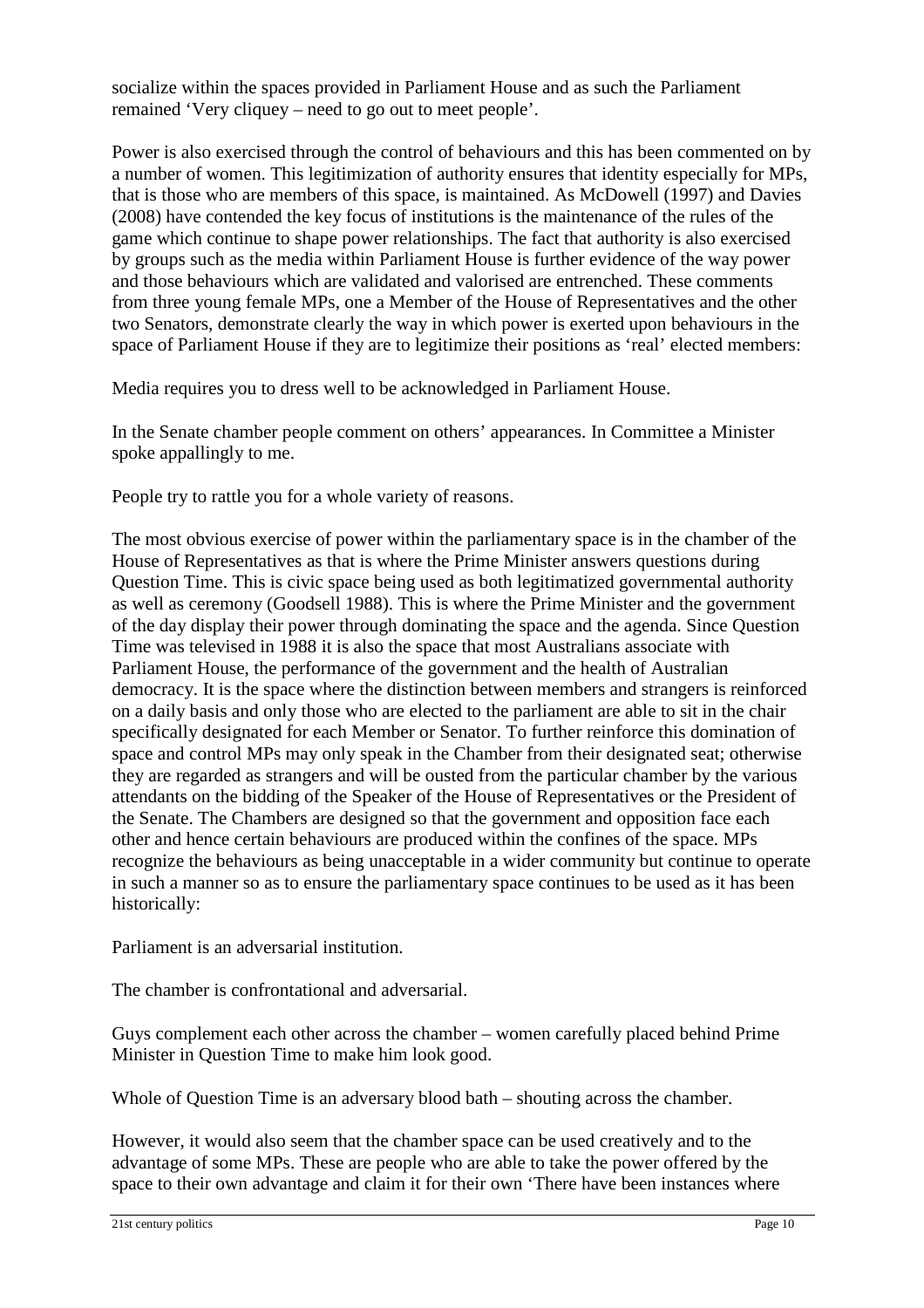people actively go and do things in the Parliamentary chamber to create a gossip column item'.

Studies of Parliamentary space then offer the possibility of exploring the way in which power controls the way space is used as well as an overt expression of power, and the impact that has on the political and parliamentary life within Australian politics. What is clear is that the space itself is power neutral but it is through its use that power relationships are developed. The entry of numbers of young women and men into the Australian Parliament offers an opportunity for them to develop new ways of using this space without being bound by the prior knowledge of the 'old' Parliament House. The emergent knowledge capital forged through prior work, coupled with the new networks can be drawn upon to create alternative pathways to leadership. In this way, parliamentarians, by interacting with and shaping their physical and social environments have actively created new power-knowledge relations.

### **Space as Experience**

A further way in which space can be explored is to understand space through the experiences of those who inhabit an area such as Parliament House. The move from the so called old Australian Parliament House to the new one in 1988 offers a unique opportunity to examine the experiences of those MPs who had the opportunity to inhabit both places and so be able to make some comparisons. It also presents a rare chance to examine the way in which the architect believed MPs would experience his building and how they actually understand it. This builds on work of Taylor and Hansen (2005) and Dale and Burrell (2007) who argue that it is important to explore the embodied experience of space to make meanings. Further, Dale and Burrell (2007) posit that one person's space of freedom is another person's space of constraint and this is true of the way in which Parliament House seeks to separate elected/unelected, government/opposition, workers/visitors with only certain values being honoured. Embodiment also allows for an exploration of the past through experiences in the old Parliament House as both connected to and separated from the present as understood through working in the new Parliament House.

There is a general consensus between those who have experienced working in both the old and new Parliament Houses as MPs that there was a different atmosphere in the old Parliament House more reminiscent of an English men's clubs where the only women were staff or spouses. Even though there were nine women MPs in the House of Representatives and seven Senators when the parliament moved in 1988 there was no suggestion in the way the space of the building was used that this reflected modern Australian society and the men and women who constituted it. In his work in 1991, Terry Fewtrell identified MPs experiences of the old Parliament House as those of conviviality as well as a sense of working in an environment associated with Australia's past. These experiences are best summed up by a senior male Coalition member who claimed that the way he experienced being an MP:

...changed when old Parliament House was moved from old House to new – sense of camaraderie in the old House where everybody was on top of each other in tiny offices, pushed together – old chamber was more intimate and a better debating place – new House has spouse's room – back then everyone used the dining room – people even had their own seat – unbelievable to think the Non-Members' Bar has gone.

Other male MPs agreed with this assessment and asserted that the new Parliament House is much less a 'boy's' club atmosphere and that the increased diversity of Members has created a different dynamic. The old comfortable, closed and predictable public face of Parliament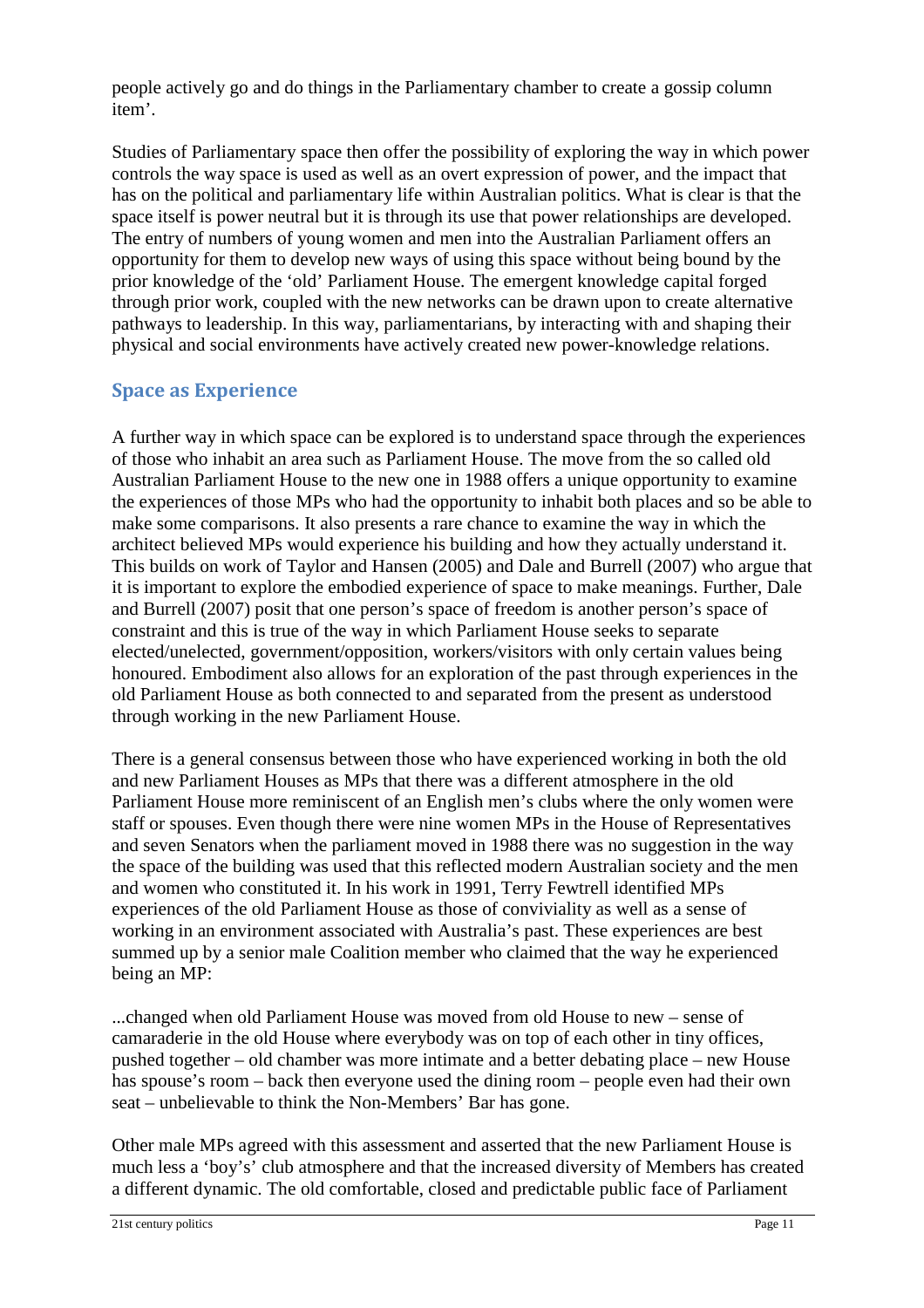has been breached by a new more inclusive model of debate and decision making. The enhanced sense of inclusivity afforded by the expanded interactions and the clustering interest groups that cross party lines was perceived as a new and positive experience for many respondents.

However, this is counteracted by a senior female Coalition MP, who stressed her experience of the new Parliament House is very much that 'It's a boys' place – women shouldn't sit together but men can'.

While it is clear there is some gender difference in the way in which the Australian Parliamentary space is experienced, there have been opportunities for MPs to ensure that the alien nature of the environment is less forbidding. There is also a concern amongst all Members and Senators that the Parliament should reflect not only the work of the government and opposition but also be an institutional space that is recognisable as being dominated by the Australian values of equity, fairness and openness.

### **Discussion and Conclusions**

Politics has been aptly described as a man's game which is played out in the inherently masculine Parliamentary domain setting. The insights derived above would indicate that this statement retains a degree of accuracy. That is, despite their increased numbers, the efforts of female Parliamentarians are often constrained by institutions and systems designed and operated by men (Shapiro 1984, 30). It has been demonstrated that the design of Parliament House and its accouchements have made it difficult for those outside of the 'core groups', especially females to fully engage in the public space of political decision making. While Julia Gillard was recognised as a key performer in the House of Representatives during her time as Deputy Prime Minister, this treatment did not carry over to her Prime Ministership.

However, this review has revealed that some women have made clever use of the some of the design features of new Parliament House to carve out new spaces of participation, leadership and influence. These new spaces are based in networks and connections resulting from the disruption of old networks and the restructuring of office locations. Through these associations previously disconnected people can become connected and are able to access new sources of information and influence. As Hillier (1996, cited in Kornberger and Clegg (2004, 1005) pointed out, the 'weak ties' or loose connections afforded by place based interactions 'allow people to break the boundaries of existing knowledge and individual political idealism'. The emergent networks allow for deeper dialogue, the dispelling of stereotypes and the development of shared understandings and the solving of wicked issues that defy linear, single mode solutions and potentially mobilisation around issues rather than party lines. Markus and Cameron (2002, 60) have described this as 'triggering openness, creativity and teamwork'. Connections between MPs are also facilitated by some of the design features of the new Parliament House, such as the lobby areas and the Committee Rooms. Such 'interaction promotion rooms' have been described by Allen (1977, 269) as ' prime vehicles for transmitting ideas, concepts and other information necessary for ensuring effective work performance'. In this way, these new relational spaces begin to introduce the feminine 'private' characteristics of nurturing and inclusivity to the previous masculine strong hold of public leadership. There is clear evidence that these women are not rejecting Parliament and parliamentary systems, rather they are refining it to better reflect a more 'relational' era. In doing so, they are blurring the boundaries of previously clear cut distinctions between public and private. Moreover, through the use of existing spaces differently or creating new spaces for interaction and mobilisation, female parliamentarians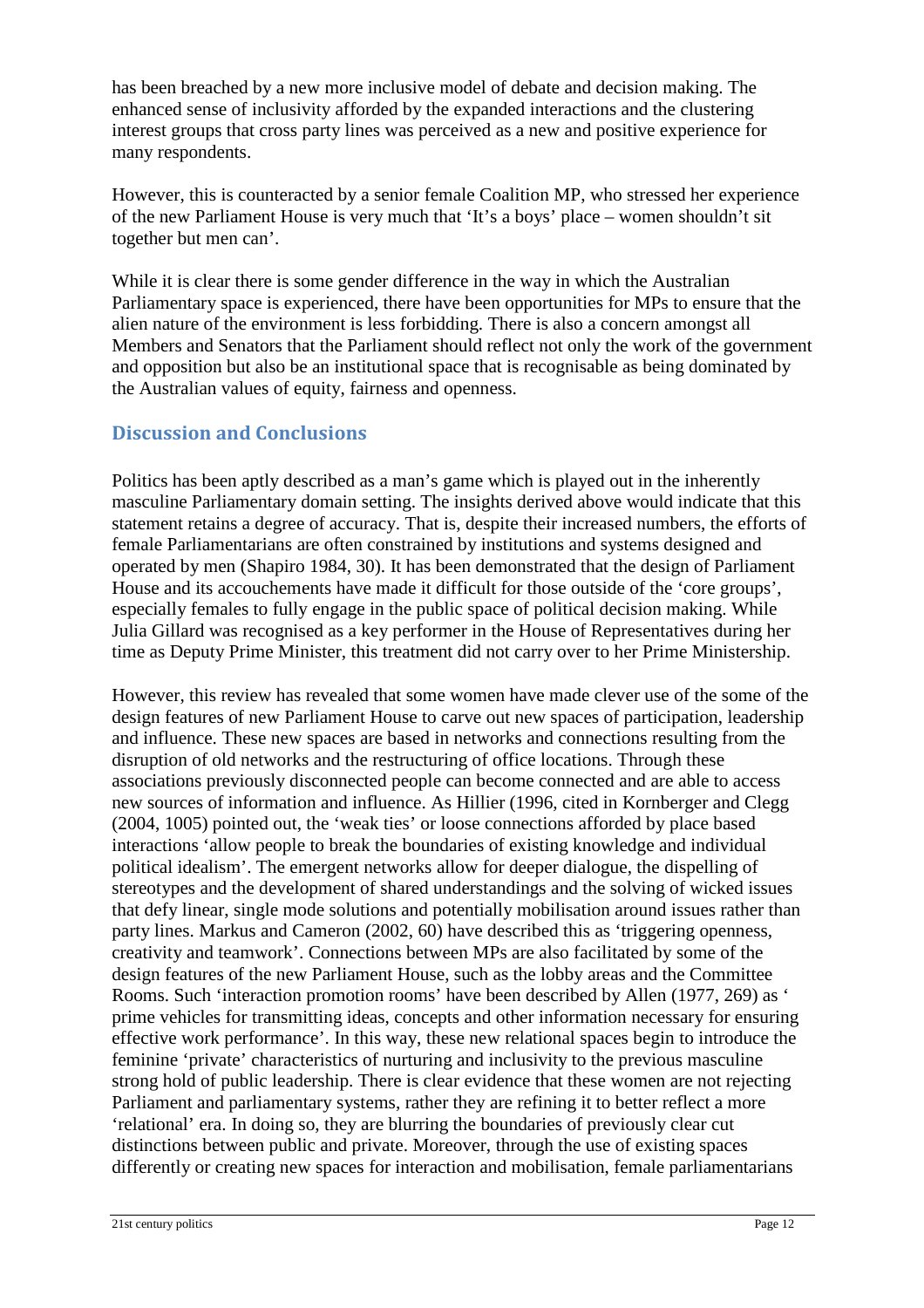are tapping into an alternative source of power. In this context, as Hillier (1996) noted, space provides a setting in which positive power as opposed to controlled power may emerge.

The study has also revealed another avenue or space that is allowing female parliamentarians to break into the system of active political empowerment and influence. This space relates to the prior work experience of many female parliamentarians as political office staffers. It is apparent that the knowledge, skills and networks forged during their 'apprenticeship' can act as a virtual springboard to both entrance to and advanced performance in parliament. Further, when this 'knowledge capital' is coupled with expanded networks it has opened up alternative pathways to influence, decision-making and power.

Drawing on these examples and others distilled from the research data (qualitative and documentary) the following suite of new spaces can be identified.

• New Spaces

| <b>Spaces</b>        | Explanation                                                                                                                                                         | Evidence<br>New Networks                                                                                                                           |  |
|----------------------|---------------------------------------------------------------------------------------------------------------------------------------------------------------------|----------------------------------------------------------------------------------------------------------------------------------------------------|--|
| Nurturing<br>space   | Safe space for interaction; deepen<br>thoughts and understanding<br>Opportunities to extend<br>intercommunication and<br>dissemination and encourage<br>initiatives | Child care centre, Parliamentary<br>Education Office, gym and health centre,<br>exhibitions on parliament, other artworks<br>by Australian artists |  |
|                      |                                                                                                                                                                     | Parliamentary Library with other major<br>libraries in Australia and around the<br>world                                                           |  |
| Exchange<br>spaces   | Places to exchange ideas, information<br>and goods; joining resources                                                                                               | Committee rooms; lobbies, coffee shops                                                                                                             |  |
| Mobilising<br>spaces | Used by people engaged in activities<br>to change systems and create public<br>good                                                                                 | 2020 Summit, budget 'lock-up', youth<br>parliament                                                                                                 |  |
|                      | Create coalitions between and<br>organise around common issues                                                                                                      |                                                                                                                                                    |  |
| Virtual<br>spaces    | Non-physical space, such as those<br>created by on-line social networking,<br>communities, knowledge banks                                                          | E-mail, knowledge banks, broadcasting<br>of parliament, electronic information<br>sources knowledge brokers                                        |  |
| Linking<br>spaces    | Places that loosely connect different<br>sites and processes                                                                                                        | Lobbies, corridors                                                                                                                                 |  |

Unpacking the emergent spaces now available to MPs and highlighting their forms and functions is an important first step in being better able to understand and leverage from these initiatives. It also demonstrates that structure does not always determine process and that individuals have the capacity to shape their own environment.

The array of spaces identified above suggest that although the design of new Parliament House does lean toward a public domain, people are able to interact with it in different ways, and create their own experiences and processes which improve their experience. That is, by changing the arrangement of distance and proximity and the ways in which people engage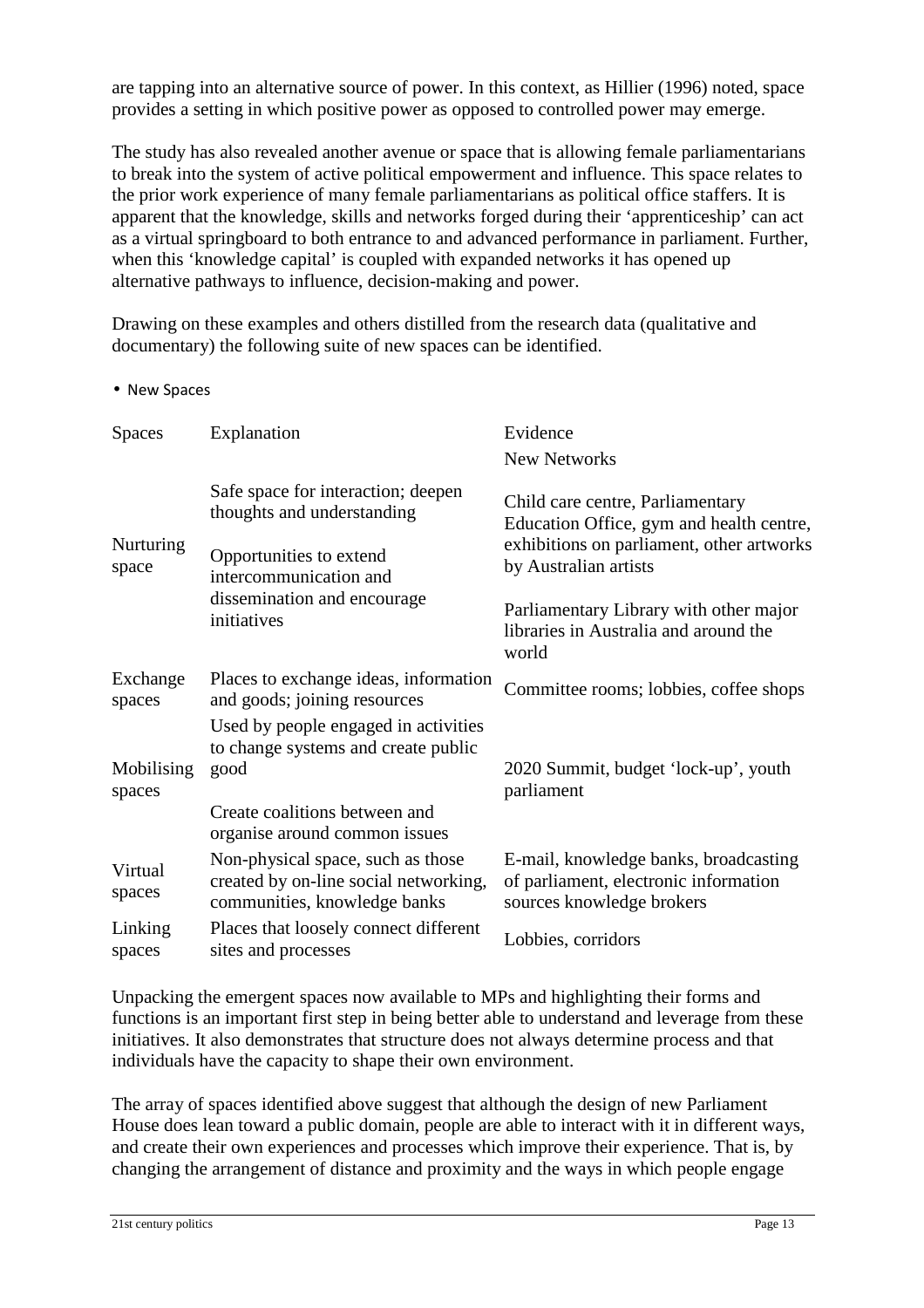with existing and new spaces, it is possible to influence interactions and establish alternative arenas.

To conclude, in order to break into the system of active political empowerment, women found new avenues and created new spaces. However, it is also apparent that women's involvement in political participation is being enhanced via a reconfiguration of the public space of politics through a more overt linkage of the private and public spheres of activities.

In the new Parliament House – although on the surface it does perpetuate public over private – female parliamentarians have been able to identify and use some of the existing space in different ways and create new spaces. These new spaces – physical or virtual – have enabled shifts in power, perception, and experience of parliament.

#### **References**

Allen, T.J. 1977 Managing the flow of technology: Technology transfer and the dissemination of technological information within the R&D organization. Cambridge, MA: MIT Press.

Australian Government 2009. Parliamentary Education Office, http:www.peo.gov.au/students/cI/aph.html, accessed 30 June, 2009

Barlin, L.M. Australia's new Parliament house, in House of Representatives and Practice (pp 15–20) in Browning, A. R. (ed) Australian Government Public Service: Canberra.

Bauman, Z. 1997 Post modernity and its discontents Cambridge: Polity Beamer, G. 2002. 'Elite interviews and state politics research.' State Politics and Policy Quarterly 2(1):86–97.

Browning, A. R. (ed) 1989 Opening and occupation of Australia's new Parliament house, House of Representatives Practice (pp49–53) Australian Government Public Service: Canberra

Clegg, S. and Kornberger,M. 2006 Space, organizations and Management theory, Copenhagen: Copenhagen Business School Press.

Cotton, p. 2005 'A Symbol Built to Last'. About The House August:40–43

Dale, K. 2005 'Building a Social Materiality: Spatial and Embodied Politics in Organizational Control' Organization 12(5):649–678

Dale, K. and Burrell, G. 2007 Spaces of Organization and the organization of space: Power, identity and materiality at work Basingstoke: Palgrave Macmillan.

Davies, J. 2008. Innovations in Urban Politics. Abingdon, Routledge.

Denzin, N. K. and Y. Lincoln, 2003. Collecting and Interpreting Collective Materials (2nd ed.). Thousand Oaks: Sage.

Dexter, L. 1970. Elite and Specialized Interviewing. Evanston: Northwestern University Press.

Foucault, M. (1991). Governmentality, in The Foucault Effect: Studies in Governmentality. G. Burchell, C. Gordon and p. Miller (Eds.) London: Harvester Wheatsheaf.

Fewtrell, T. 1991 'A New Parliamentary Order? A Preliminary Report.' Australian Journal of Public Administration 50(1):84–93.

Fontana, A. and J.H. Frey. 1994. 'Interviewing. The art of science.' In Handbook of Qualitative Research (695–728), eds. N. Denzin and Y. Lincoln. Thousand Oaks: Sage.

Giddens, A. (1984). The Constitution of Society. University of California Press, Berkeley.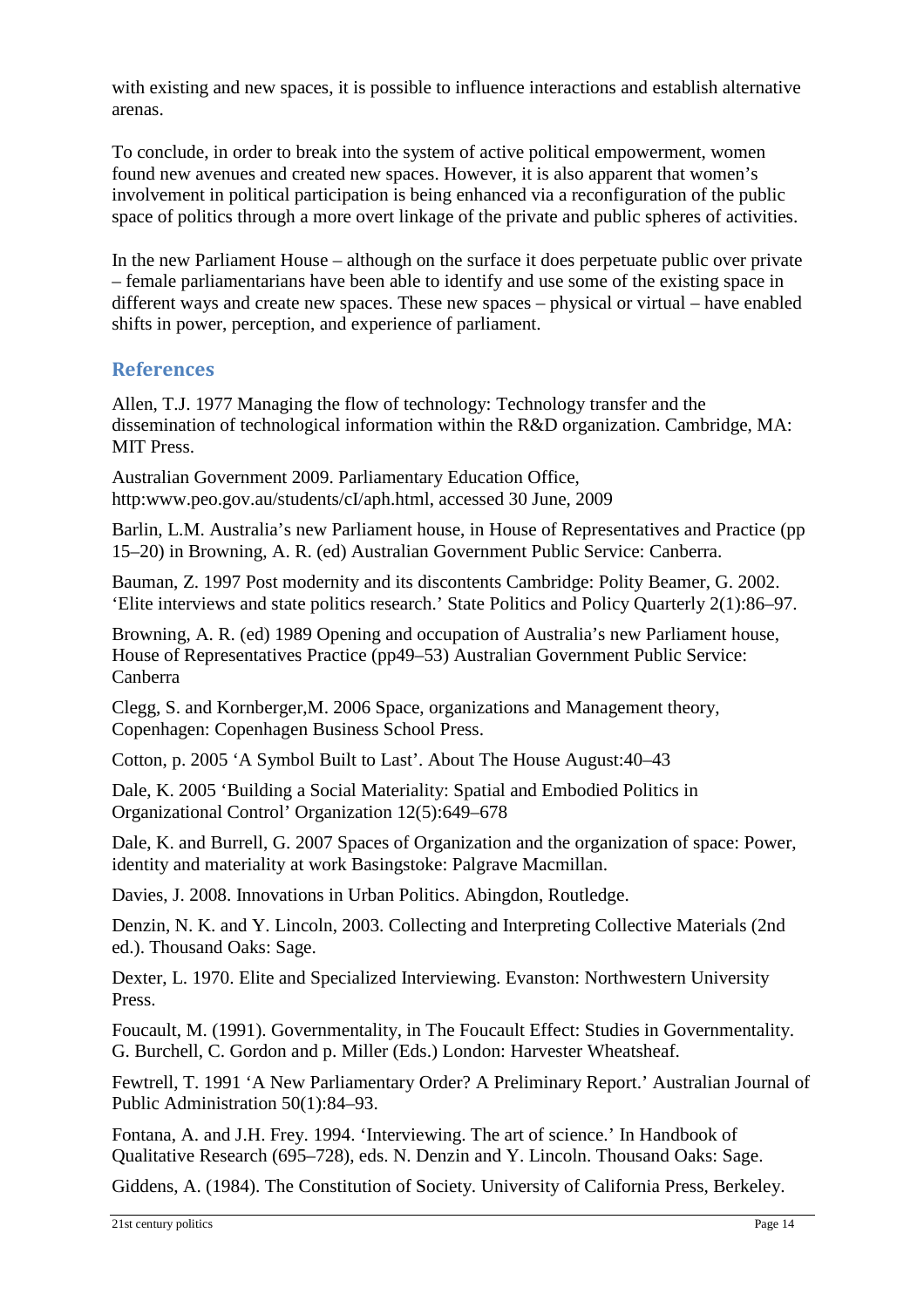Giddens, A. (1985) A Contemporary Critique of Historical Materialism. Vol. 2. The Nation State and Violence. Cambridge : Polity

Goodsell, C. 1988. The Social Meaning of Civic Space. University of Kansas Press.

Goodsell, C. 1988. `The Architecture of Parliaments: Legislative Houses and Political Culture'. British Journal of Political Science 18(3):287–302.

Gray, D. 2004. Doing Research in the Real World. London: Sage.

Hacli, A., and J. Reger. 1997. 'Strangers in a Strange Land: The Gendered Experiences of Women Politicians in Britain and the United States.' In Feminist Frontiers (4th ed.) (457– 471), eds. L. Richardson, V. Taylor and N. Whittier. New York: McGraw Hill.

Halford, S. 2004 'Towards a Sociology of Organizational Space.' Sociological Research Online 9(1).

Hillier, W. 1996 Space is the machine: A configurational theory of architecture. Cambridge and New York: Cambridge University Press

IPU. 2008. 'Women in National Parliaments'. Available at www.ipu.org

Jacques, R. 1996 Manufacturing the employee London: Sage

Jones, K. 2006. 'One step at a time. Australian parliamentarians' professionalism and the need for staff.' Parliamentary Affairs 59(4):638–653.

Joroff, M., Porter, W., Feinberg, B. and Kukla, C. 2001 The agile workplace: supporting people and their work. Gartner, MIT and 22 Industry sponsors, 20–33 Cambridge, M.A.: Gartner and MIT.

Kavale, S. 1996. Interviews. Thousand Oaks, CA: Sage.

King, N. 1994. 'The Qualitative Research Interview.' In Qualitative methods in Organizational Research (14–36), eds. C. Cassell and G. Symon. London: Sage.

Kornberger, M. and S. Clegg. 2004 'Bringing space back in: Organizing the Generative Building.' Organization Studies 25:1095–1114.

Leathwood, C. 2004 Doing difference in different times: Theory, politics and women-only spaces in education Women's Studies International Forum 27 (5–6): 447–458

Lefebvre, H. 1974 The production of space Paris: Anthropos

LÖw, M. 2006. 'The Social Construction of Space and Gender.' European Journal of Women's Studies 13(2):119–133.

Macintyre, C. 1997. 'Designing Debate: The Implications of Parliamentary Architecture.' Legislative Studies 12(1):43–48.

Markus, T. 1993 Buildings and power: Freedom and control in the origin of modern building types, London: Routledge

Markus, T and Cameron, D. 2002 The words between the spaces: Buildings and language London: Routledge

Mason, J. 1996. Qualitative Researching. London: Sage.

Massey, D. 1999 Power-geometrics and the politics of time-space, Hettner-Lecture 1998. Heidelberg: University of Heidelberg Press.

McDowell, L. 1997. Capital Culture. Malden, Blackwell.

Moore, H.L. 1996. Space, Text, and Gender: An Anthropological Study of the Marakwet of Kenya. London: Guilford Press.